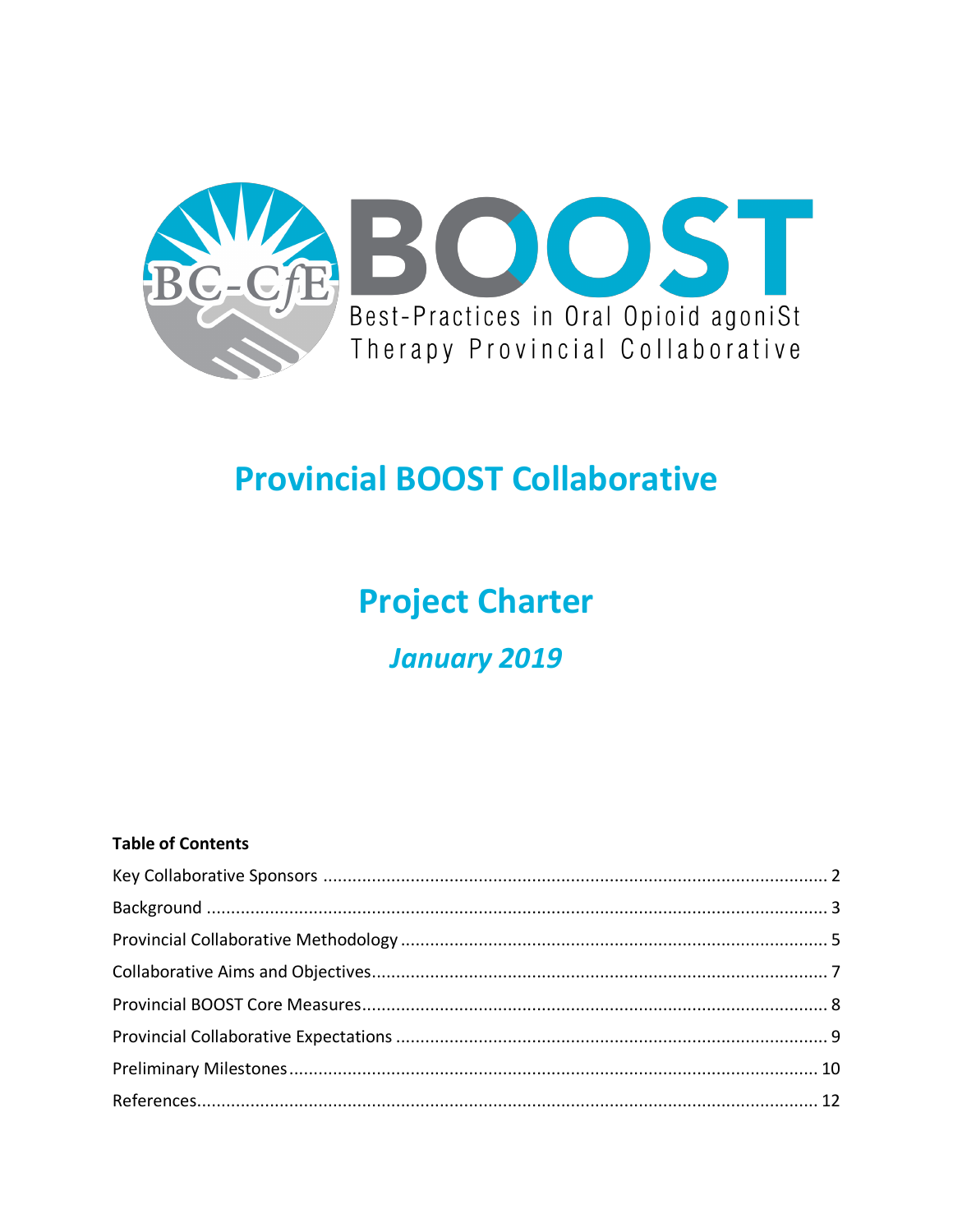

## **Key Collaborative Sponsors**

| <b>Name</b>            | <b>Role and Affiliation</b>                                                                   | Role                   |
|------------------------|-----------------------------------------------------------------------------------------------|------------------------|
| Dr. Julio Montaner     | Executive Director and Physician-in-Chief,<br>BC Centre for Excellence in HIV/AIDS            | <b>Project Sponsor</b> |
| Irene Day              | Senior Director, Internal/External<br>Communications,<br>BC Centre for Excellence in HIV/AIDS | <b>Project Sponsor</b> |
| <b>Richard Moyneur</b> | Senior Director of Operations,<br>BC Centre for Excellence in HIV/AIDS                        | <b>Project Sponsor</b> |

### **The Collaborative is supported by:**

| <b>Leadership Team</b>       | Meet biweekly (or as needed) to develop high-level vision, strategic<br>direction and discuss ongoing operational tasks.                                                                                                                                                                |  |  |
|------------------------------|-----------------------------------------------------------------------------------------------------------------------------------------------------------------------------------------------------------------------------------------------------------------------------------------|--|--|
| <b>Working Group</b>         | A group of care providers, administrators, and community members<br>who work with people with OUD or have experience with OUD. The<br>group was selected to provide their expertise and input to the<br>overall direction of the Provincial BOOST Collaborative on an<br>ongoing basis. |  |  |
| <b>Community of Practice</b> | All members of the Collaborative teams who connect regularly<br>through the listserv, monthly webinars and in-person sessions.                                                                                                                                                          |  |  |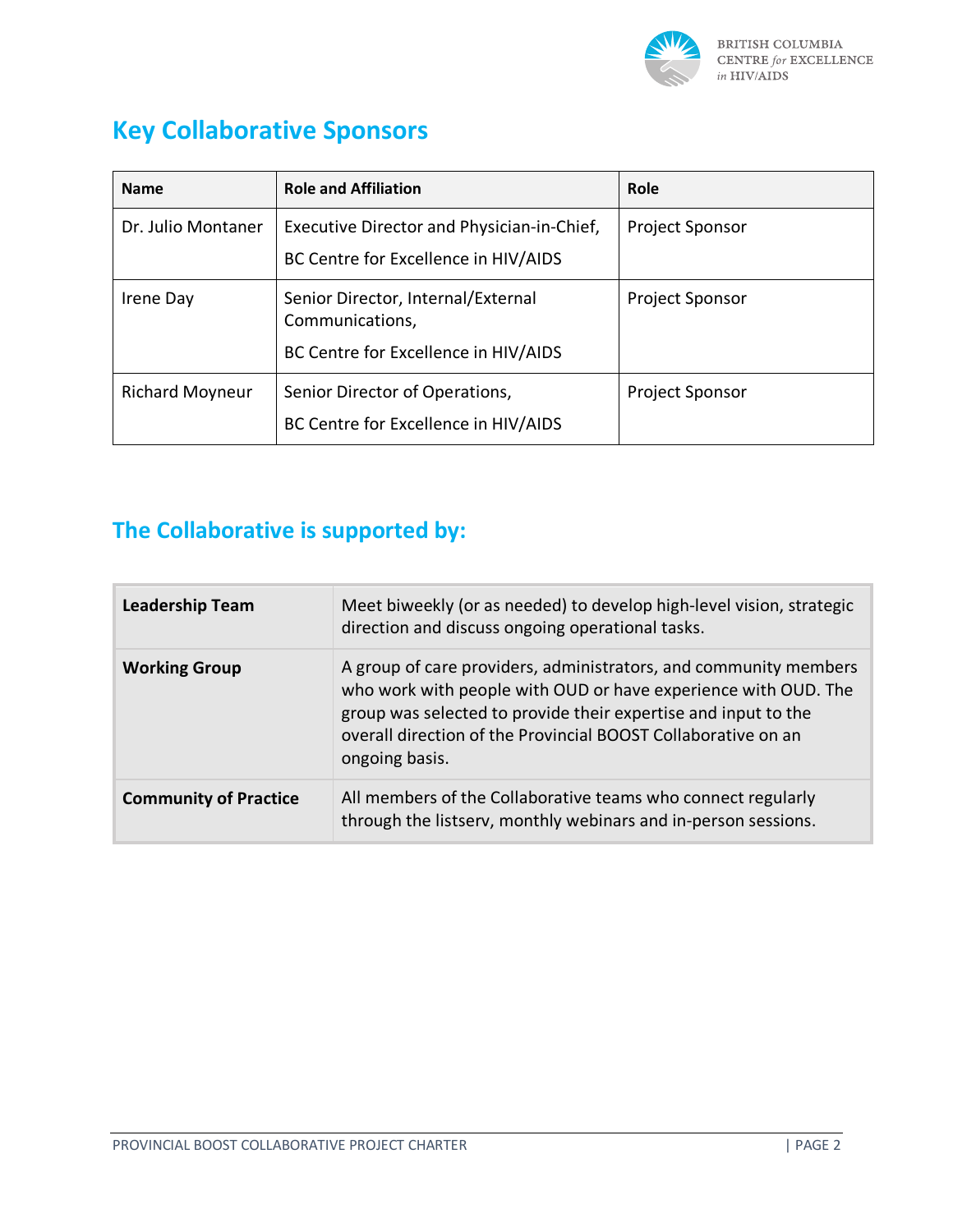

### **Background**

Opioid use disorder (OUD) can be characterized as a chronic relapsing illness and is associated with elevated rates of morbidity and mortality. However, it has the potential to be in sustained, long-term remission with appropriate treatment<sup>1</sup>. OUD may involve the use of illicitly manufactured opioids such as heroin or street fentanyl, or pharmaceutical opioid medications obtained illicitly or used nonmedically.

In 2016, a public health emergency was declared in British Columbia due to a dramatic increase in opioid-related overdose deaths. Since the declaration, there have been approximately 3859 confirmed overdose deaths in the province. Several targeted services were launched in response; however, the number of opioid-related deaths remains well above historical averages.



Illicit Drug Overdose Death Rates by Health Authority, 2008-2018

| Illicit Drug Overdose Deaths by Health Authority, 2008-2018 <sup>[2,4,6]</sup> |      |      |      |      |      |      |      |      |      |       |       |
|--------------------------------------------------------------------------------|------|------|------|------|------|------|------|------|------|-------|-------|
| <b>HA</b>                                                                      | 2008 | 2009 | 2010 | 2011 | 2012 | 2013 | 2014 | 2015 | 2016 | 2017  | 2018  |
| Interior                                                                       | 22   | 35   | 37   | 38   | 31   | 54   | 47   | 64   | 168  | 244   | 216   |
| Fraser                                                                         | 65   | 58   | 86   | 115  | 104  | 106  | 126  | 208  | 334  | 490   | 462   |
| Vancouver Coastal                                                              | 47   | 69   | 52   | 81   | 72   | 95   | 119  | 161  | 278  | 447   | 408   |
| Vancouver Island                                                               | 43   | 33   | 23   | 44   | 45   | 59   | 55   | 68   | 162  | 240   | 214   |
| Northern                                                                       | 6    | 6    | 13   | 16   | 18   | 19   | 21   | 25   | 51   | 65    | 80    |
| <b>BC</b>                                                                      | 183  | 201  | 211  | 294  | 270  | 333  | 368  | 526  | 993  | 1.486 | 1,380 |

A meta-analysis demonstrated retention in methadone and buprenorphine treatment is associated with substantial reductions in all cause and overdose mortality in people with opioid use disorder<sup>5</sup>. The same study identified the first four weeks and treatment cessation as the highest risk period for overdose mortality, highlighting specific system-level intervention opportunities to reduce overdose deaths. Data from the BC Coroner's Office found that of the over 1800 deaths they reviewed over a 19-month period (January 2016 to July 2017)<sup>6</sup>, none had buprenorphine present in their system. Data from the Office of the Provincial Health Officer shows a 67% increase in the number of BC patients receiving OAT (typically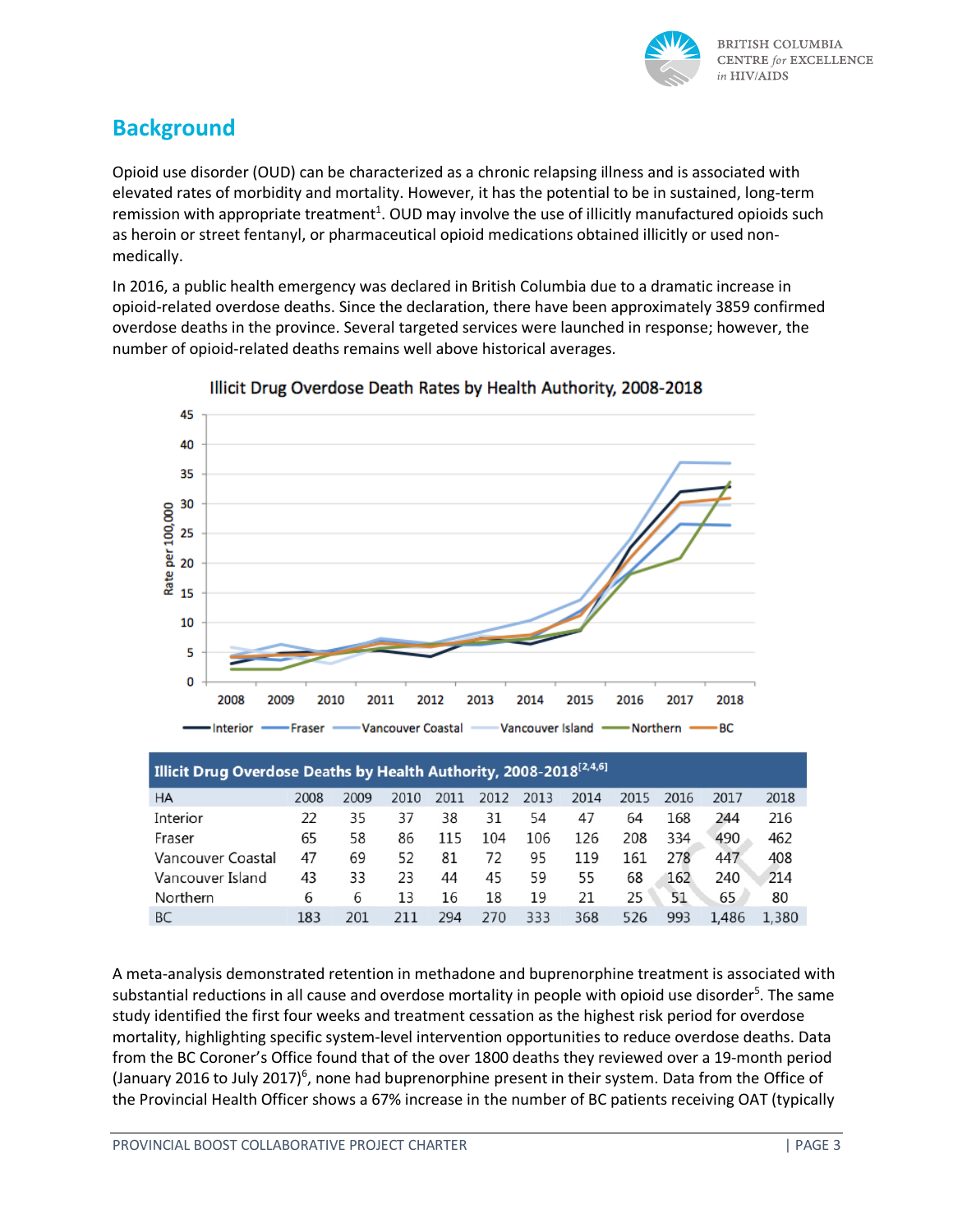

methadone or buprenorphine) from 2009/10 to 2015/16<sup>7</sup>. However, while treatment is expanding, data show only 55% of persons on methadone are receiving optimal dose (>60mg). Other significant predictors of treatment success include shorter time to treatment from diagnosis and longer duration of treatment ( $\geq$ 3 years)<sup>1</sup>. In this respect, only 42% of persons on methadone are retained at six months and only 32% at 12 months.

While we know that people living with OUD can benefit from OAT, delivering appropriate care is a complex process that requires collaboration among multiple care providers and services<sup>8</sup>. Additionally, there are often numerous barriers to delivering optimal OAT, including capacity and access issues, licensing requirements, public and professional stigma, and regulatory and funding barriers<sup>8</sup>. To help overcome these issues, healthcare providers require effective systems to improve access and adherence to OUD treatment.

Increasingly, the healthcare community is employing quality improvement (QI) methodology to promote system-level change and systematically address gaps in care<sup>10</sup>. Breakthrough Series (or BTS) methodology, developed by the Institute for Healthcare Improvement (IHI), is a QI approach designed to support healthcare organizations close the gap between evidence and practice<sup>11</sup>. This approach has been successfully applied in other substance use disorder treatment settings in the United States<sup>12</sup> and other chronic diseases in British Columbia<sup>13,14</sup>.

The BC Centre for Excellence in HIV/AIDS (BC-CfE) with funding from Health Canada's Substance Use and Addiction Program are expanding to establish the Provincial Best-practices in Oral Opioid agoniSt Therapy (BOOST) Collaborative to improve care for people living with OUD in BC by systematically implementing, measuring and sharing best-practices in OAT.

The Provincial BOOST Collaborative will be launched in various communities throughout BC in Community health clinics and teams providing OUD care. OUD Programs need to establish an effective, high-quality cascade of services from diagnosis and referral, to engagement and retention on treatment, in order to improve care for people living with OUD. Establishing an OUD cascade of care will allow for the identification of gaps in the continuum of care (see Figure 1 below) that are preventing people from fully benefitting from OAT treatment.



*Figure 1: Bohdan Nosyk on behalf of the Health Economic Research Unit at the BC Centre for Excellence in HIV/AIDS*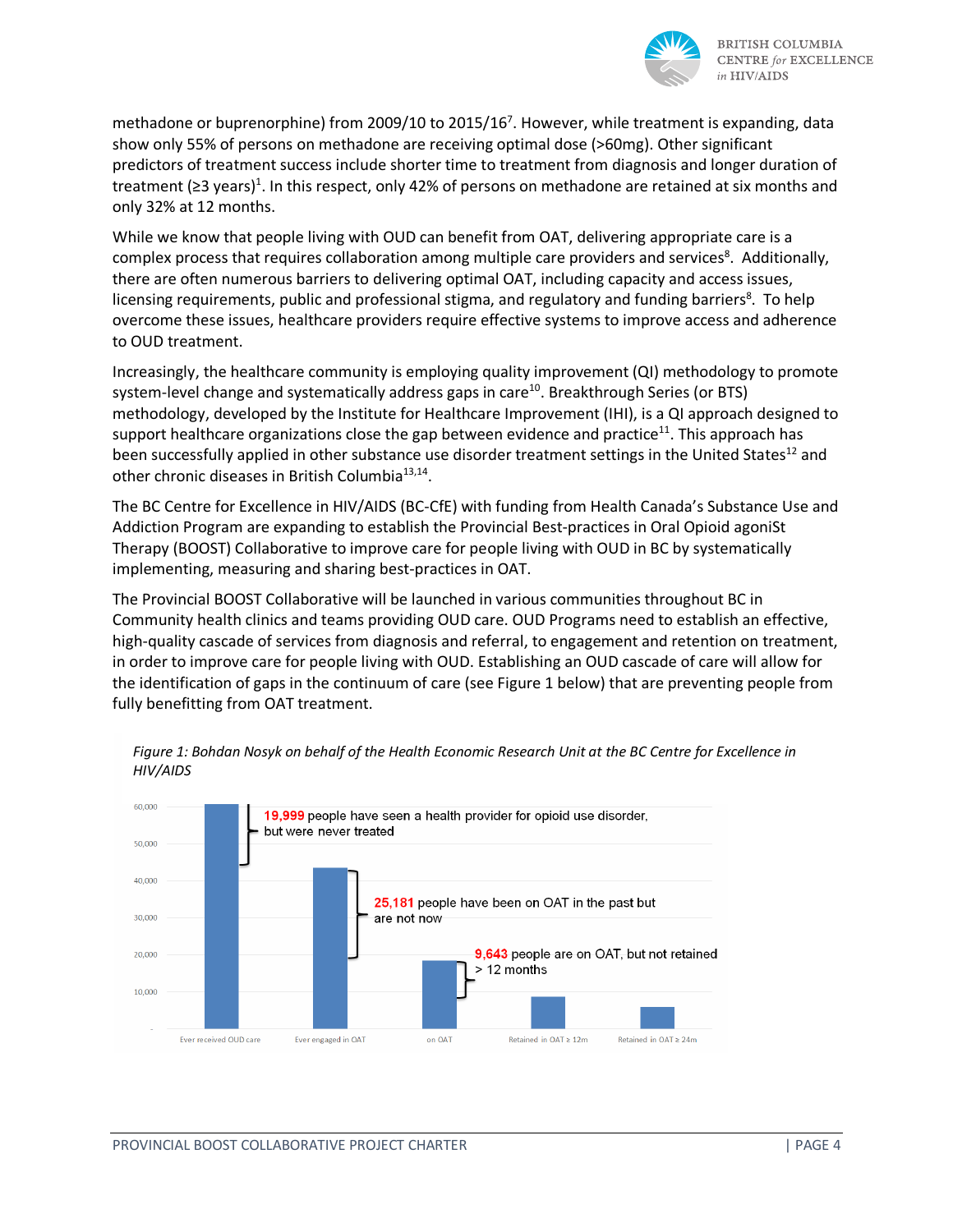

### **Collaborative Methodology**

The Provincial BOOST Collaborative will follow the Breakthrough Series (BTS) Collaborative methodology developed by the IHI4 (Figure 2). BOOST will be an organized effort of shared learning by a network of teams from across British Columbia, purposefully working together to achieve similar goals over the course of 12 months.

Throughout the Collaborative, it is expected that team participants maintain contact with each other and the BOOST core team through monthly meetings, quarterly in-person learning sessions, teleconference calls, electronic mailing list, emails, webinars, and website access. This will create a community of learning in which teams collaborate with each other to discuss common issues, share ideas, and spread best practices.

The basic structure of the Collaborative methodology has been adapted for the Provincial BOOST Collaborative to include an in-person Launch where stakeholders and team representatives will assemble to commence Collaborative preparatory work (i.e., defining team membership, crafting improvement aims, collecting baseline measures, creating storyboards, etc.). Subsequently, experts will share approaches to system change and ideas for change at the first in-person Learning Session (LS). Each LS will be followed by Action Periods (AP) where teams are supported in actively testing and in implementing changes in care processes using the Model for Improvement (described below).

#### *Figure 1. Provincial BOOST Collaborative Methodology*

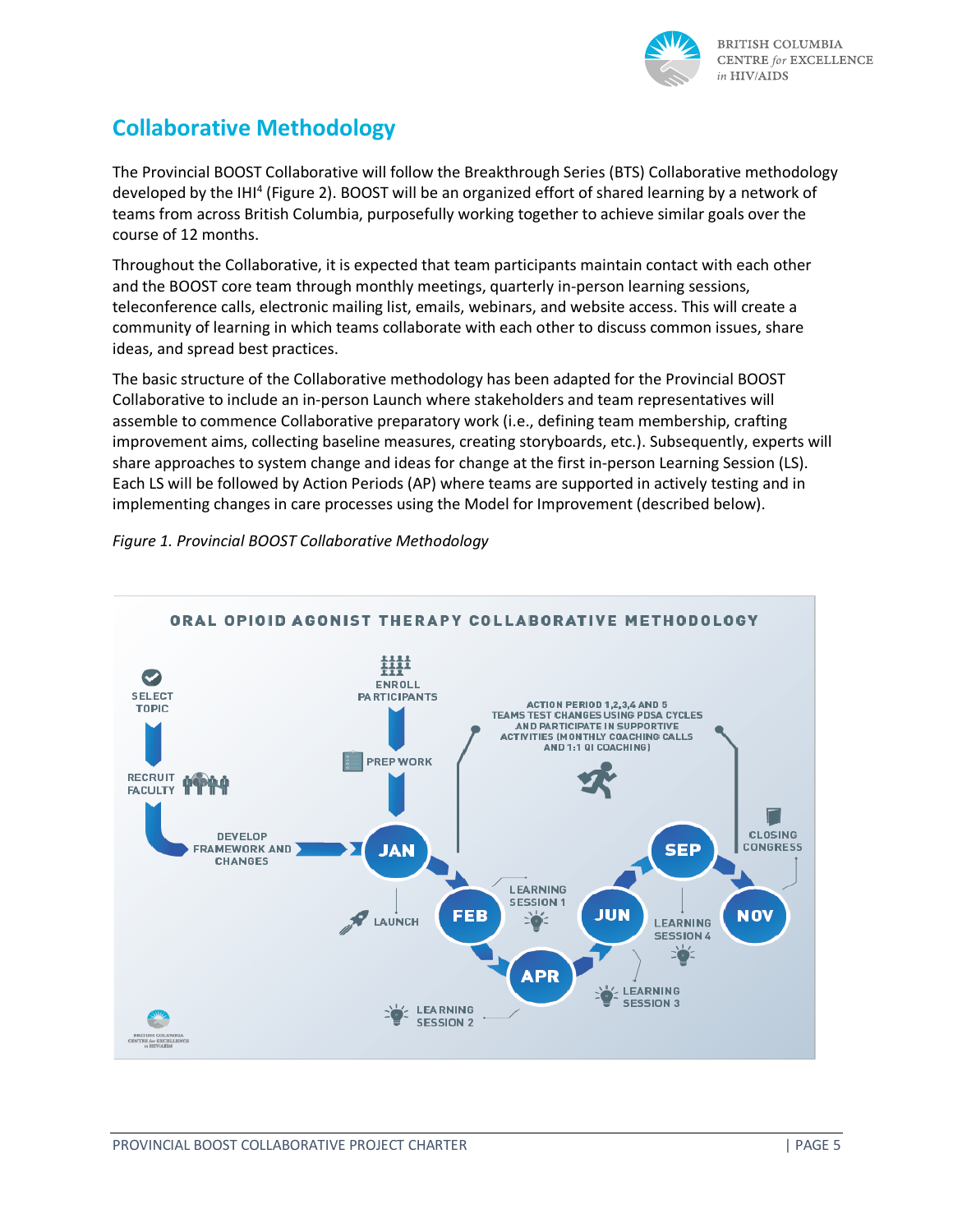

Each Collaborative Team will create an improvement aim guided by the Model for Improvement (Figure 3). The teams will define answers to the three questions within the model.

These are:

- 1. **What are we trying to accomplish?** *(Aim) Here, participants determine which specific outcomes they are trying to change through their work.*
- 2. **How will we know a change is an improvement?** *(Measures) Here, team members employ appropriate measures to track their work.*
- 3. **What changes can we make that will result in improvement?** *(Changes) Here, teams identify key changes that they will actually test.*

When teams have selected changes, rapid cycle testing of these changes using a sequence of planning (P), doing (D), studying (S), and acting (A) is to be applied to guide improvement. Employing PDSA Worksheets, teams can design tests of change to achieve their defined aims.



*Figure 2. The Model for Improvement*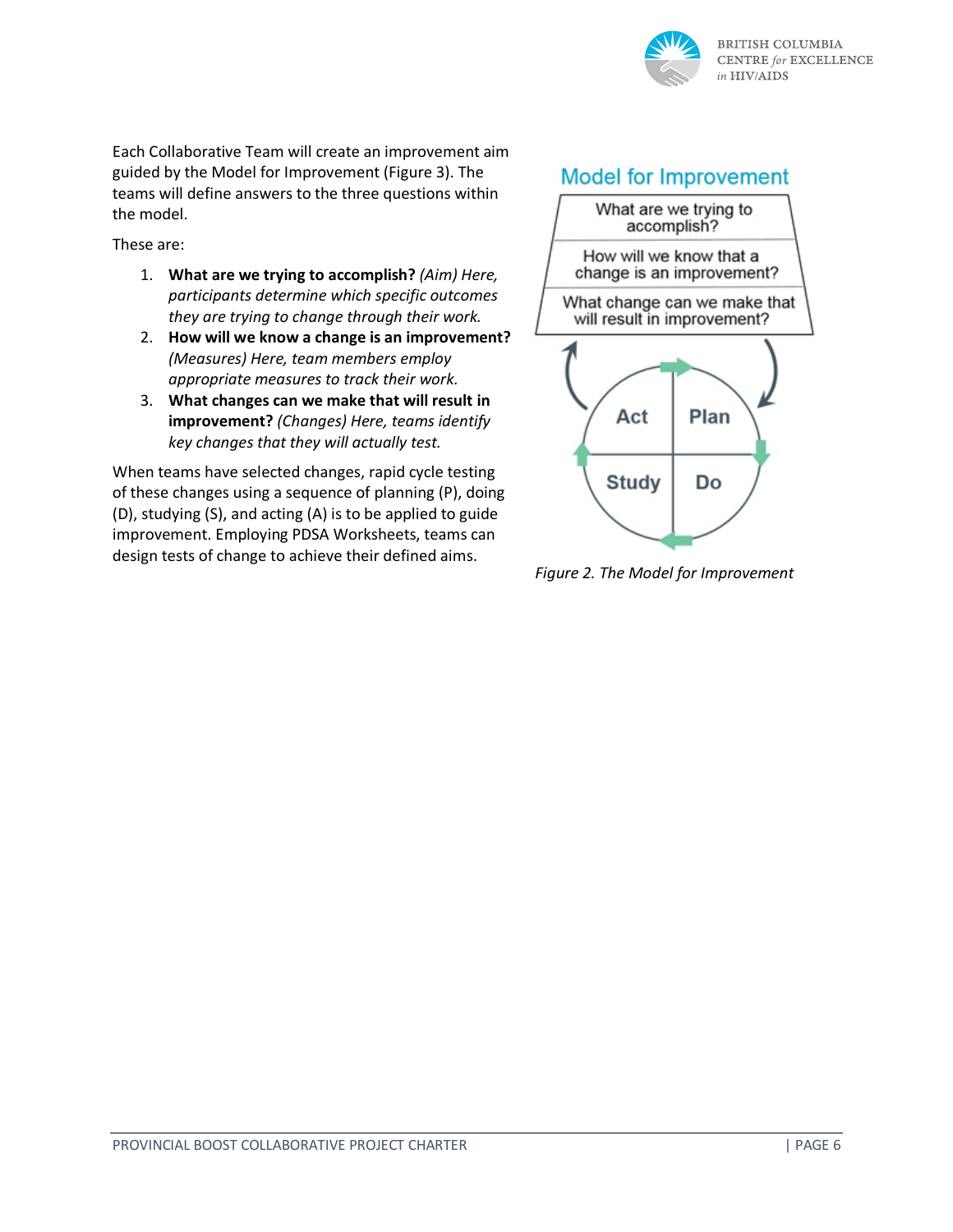

#### **Collaborative Aims and Objectives**

At the end of 12 months, the aim of the Provincial BOOST Collaborative is to provide equitable access to integrated, evidence-based care to help our population of clients with OUD achieve:

- 95% of clients have an active OAT prescription
- 95% of those clients with an active OAT prescription will be retained on therapy for greater than 3 months
- 100% of teams have a process to monitor and incorporate the patient voice

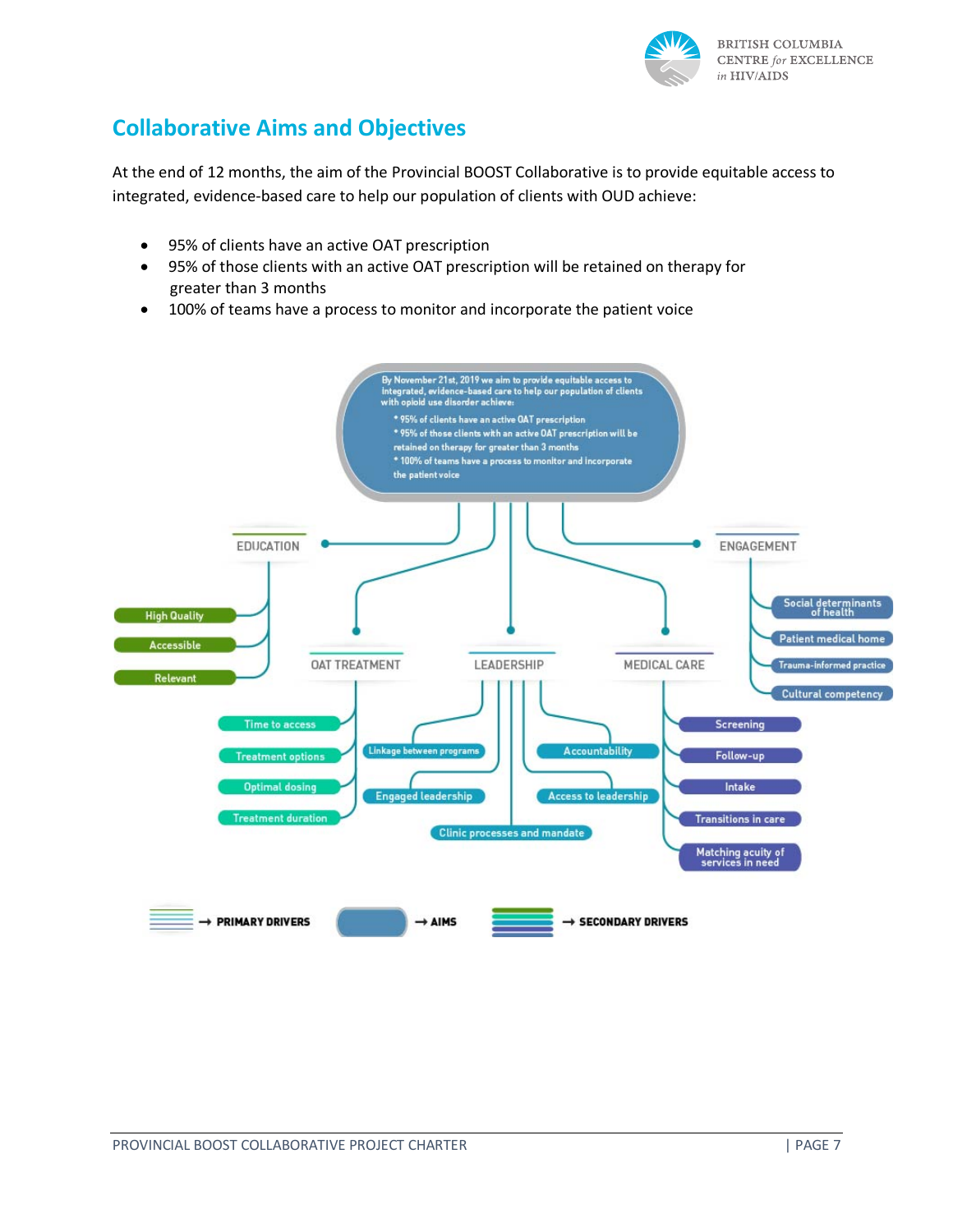

#### **BOOST Collaborative Core Measures**

| #            | <b>Core Measure</b>                               | <b>Definition/Numerator</b>                                                                                            | <b>Denominator</b>                                        | <b>Target</b> |
|--------------|---------------------------------------------------|------------------------------------------------------------------------------------------------------------------------|-----------------------------------------------------------|---------------|
| $\mathbf{1}$ | <b>Population of</b><br>Focus (POF)               | Clients diagnosed with an opioid use<br>disorder and receiving OUD care from the<br>participating team.                | N/A                                                       | N/A           |
| 2            | <b>Active OAT</b><br>prescription                 | Clients with a current OAT prescription<br>that has an end date of the same day or a<br>later date regardless of dose. | <b>POF</b>                                                | 95%           |
| 3            | <b>Retention on</b><br><b>OAT</b> for<br>>3months | Clients with an OAT prescription for an un-<br>interrupted period of 3 months or greater.                              | POF with an RX<br>start date of 3<br>months or<br>greater | 95%           |
| 4            | <b>Patient Voice</b><br><b>Process</b>            | Participating teams with a regular and<br>ongoing process in place to capture the<br>patient voice.                    | Total number of<br>participating<br>teams                 | 100%          |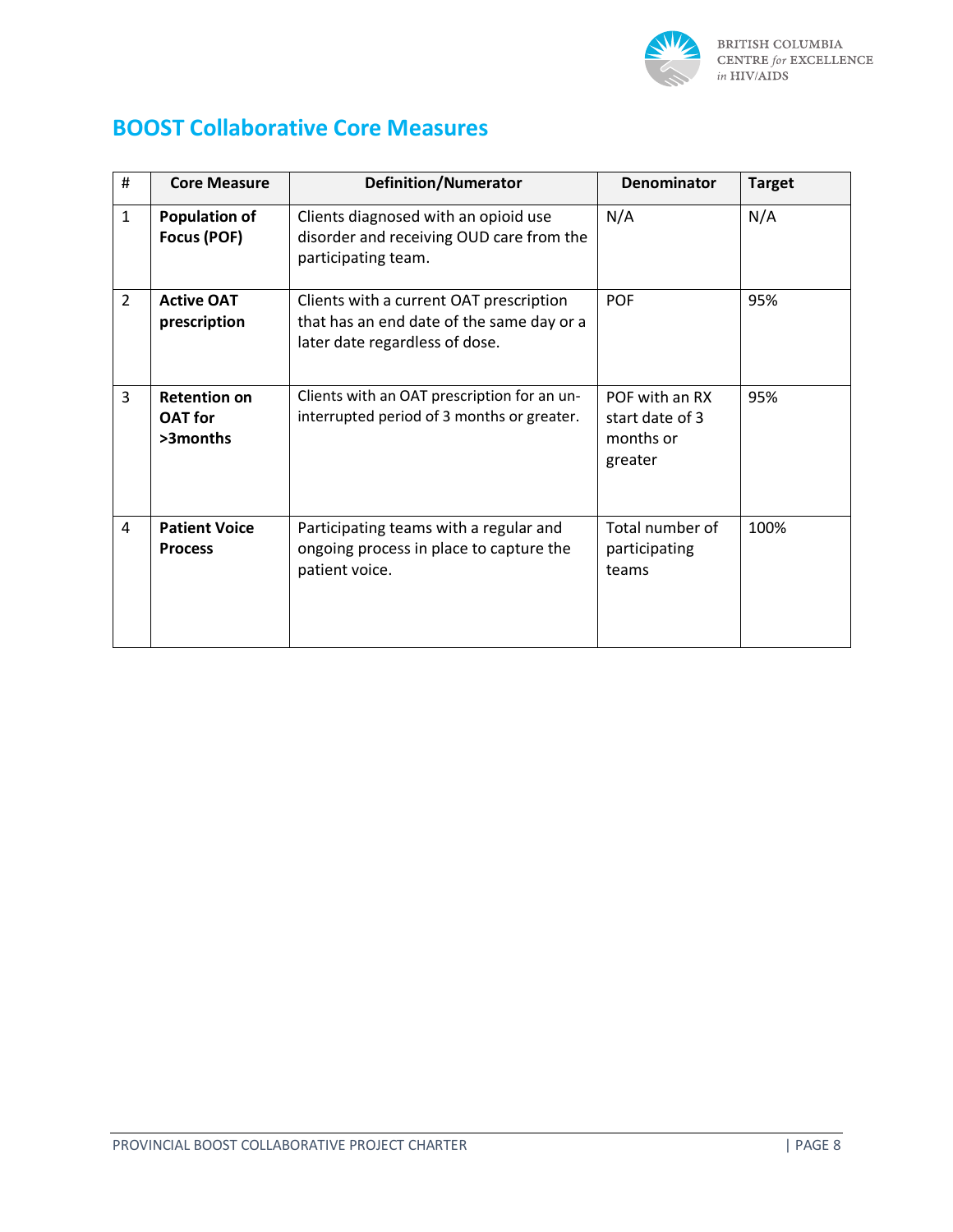

### **Collaborative Expectations**

#### **Health Care Clinic/Team Commitments**

- Create a quality improvement (QI) team that meets regularly to plan, discuss, and carry out Collaborative activities
- Work with a QI coach (supported by your local heath authority or other organization) to assist you in planning and executing your quality improvement activities
- Support between 1 and 4 members from your team to attend in-person Learning Sessions
- Reimburse these team members for public transportation/parking and backfill their time to attend the Learning Sessions
- Provide additional back-fill/coverage for frontline staff when needed to complete Collaborative activities (e.g. attending in-person Learning Sessions, coaching meetings, weekly or bi-weekly QI team meetings, monthly webinars, collecting improvement data, testing changes, preparing monthly reports and sustainability activities)
- Protect time to complete Collaborative activities (e.g. attending quarterly in-person Learning Sessions, coaching meetings, weekly or bi-weekly QI team meetings, monthly webinars, collecting improvement data, testing changes, preparing monthly reports and sustainability activities).
- Provide/obtain support for data standardization, data entry and data extraction.
- Complete pre-work activities (establish a QI team, regular meetings, etc.) laid out in the preparation manual before the first Learning Session.
- Develop an aim statement aligned with the needs of your client population and the Collaborative goals
- Initiate rapid tests of change that focus on relevant aspects of the continuum of substance use disorder care
- Generate monthly reports on key QI metrics along with narrative change descriptions
- Develop and implement a plan for patient involvement and/or include at least one patient on your QI team

#### **The BC Centre for Excellence in HIV/AIDS Commitments**

- Establish a Provincial BOOST Core Team consisting of a Project Lead, Medical Lead, Quality Improvement Coordinator, Project Assistant, and expert faculty members
- Plan, deliver and facilitate 6 in-person Learning Sessions (including a full-day launch) including technical support for video, speaker fees and materials
- Provide a structured framework for completing QI in practice
- Provide QI training for all Collaborative participants
- Plan, design, and maintain a website of resources and a Collaborative listserv
- Plan, deliver and facilitate monthly educational webinars and other activities to build QI and other clinically relevant skills
- Provide monthly feedback and guidance in response to data and narrative reports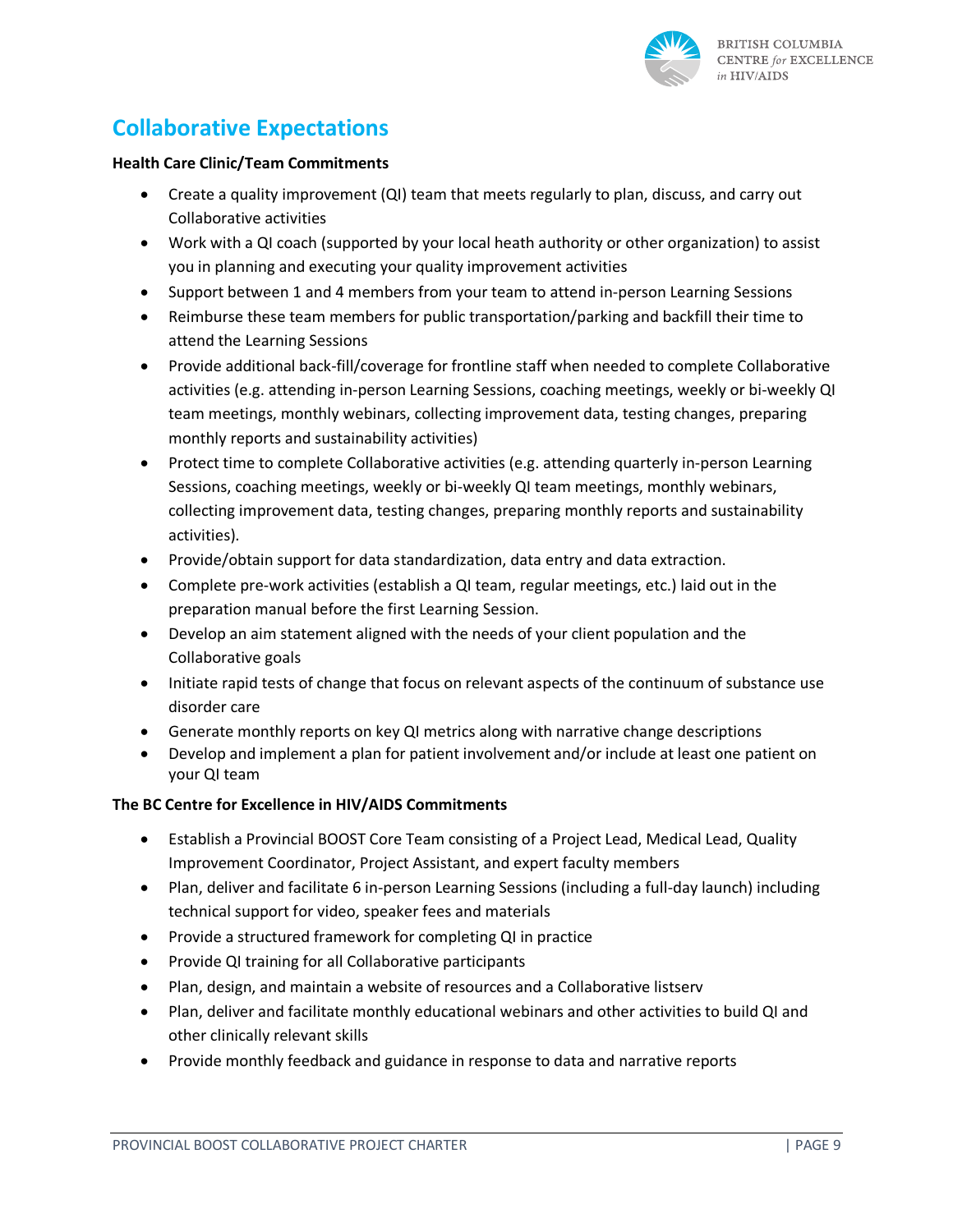

#### **Milestone Timeline**

|                                 | <b>Event and Activities</b>                                     |  |  |
|---------------------------------|-----------------------------------------------------------------|--|--|
| <b>April 2018</b>               | <b>Health Canada Contribution Agreement review</b><br>$\bullet$ |  |  |
|                                 | Participating team recruitment/engagement<br>$\bullet$          |  |  |
| May to<br><b>August</b>         | <b>Health Canada SUAP Grant Funding approved</b><br>$\bullet$   |  |  |
|                                 | Participating team recruitment/engagement<br>$\bullet$          |  |  |
|                                 | <b>Pre-Planning Meeting</b><br>$\bullet$                        |  |  |
| September to<br><b>November</b> | <b>Technical Document Refinement</b><br>$\bullet$               |  |  |
|                                 | <b>Planning Meeting</b>                                         |  |  |
|                                 | <b>Planning Workshop</b><br>$\bullet$                           |  |  |
| <b>December</b>                 | <b>Team Enrollment Phase</b><br>$\bullet$                       |  |  |
|                                 | <b>Planning Meeting</b><br>$\bullet$                            |  |  |
| January 2019                    | <b>Collaborative Launch</b><br>$\bullet$                        |  |  |
|                                 | <b>Preparation Webinar</b>                                      |  |  |
|                                 | <b>Action Period 1 (January 18 to February 13)</b><br>$\bullet$ |  |  |
| <b>February</b>                 | <b>Learning Session 1</b><br>$\bullet$                          |  |  |
|                                 | <b>Action Period 2 (February 15 to April 10)</b>                |  |  |
|                                 | <b>Working Group Meeting</b>                                    |  |  |
| <b>March</b>                    | <b>Educational Webinar 2</b><br>$\bullet$                       |  |  |
|                                 | <b>Working Group Meeting</b><br>$\bullet$                       |  |  |
| <b>April</b>                    | <b>Learning Session 2</b>                                       |  |  |
|                                 | <b>Action Period 3 (April 12 to June 5)</b>                     |  |  |
|                                 | <b>Working Group Meeting</b><br>$\bullet$                       |  |  |
| May                             | <b>Educational Webinar 3</b><br>$\bullet$                       |  |  |
|                                 | <b>Working Group Meeting</b>                                    |  |  |
| June                            | <b>Learning Session 3</b><br>$\bullet$                          |  |  |
|                                 | Action Period 4 (June 7 to September 18)                        |  |  |
|                                 | <b>Working Group Meeting</b>                                    |  |  |
| July                            | <b>Educational Webinar 4</b><br>$\bullet$                       |  |  |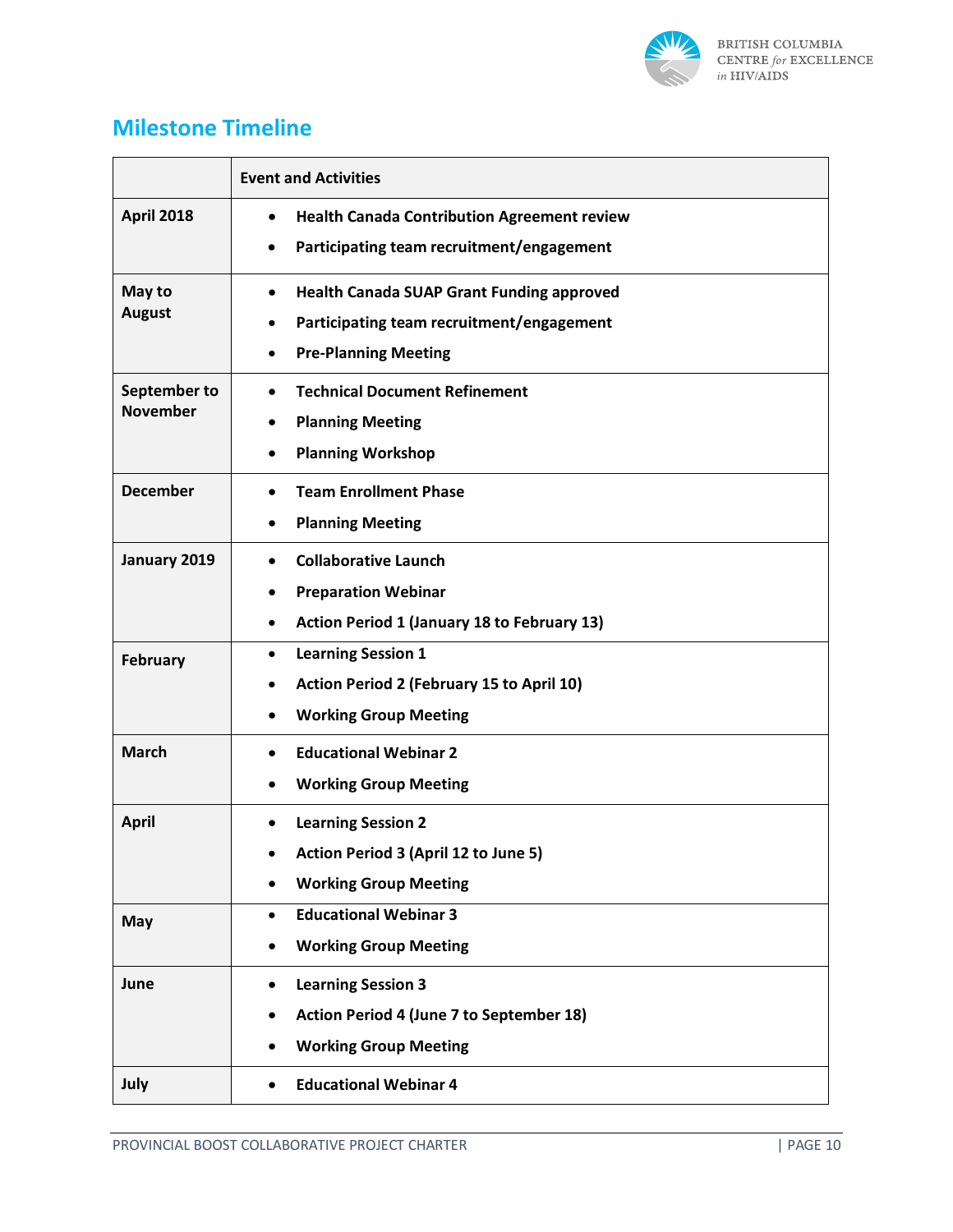

|                 | <b>Working Group Meeting</b><br>$\bullet$                                                                                                        |
|-----------------|--------------------------------------------------------------------------------------------------------------------------------------------------|
| <b>August</b>   | <b>Educational Webinar 5</b><br>$\bullet$<br><b>Working Group Meeting</b><br>$\bullet$                                                           |
| September       | <b>Learning Session 4</b><br>$\bullet$<br><b>Action Period 5 (September 20 to November 20)</b><br>$\bullet$<br><b>Working Group Meeting</b><br>٠ |
| October         | <b>Educational Webinar 6</b><br>$\bullet$<br><b>Working Group Meeting</b><br>$\bullet$                                                           |
| <b>November</b> | <b>Closing Congress</b><br>٠                                                                                                                     |

### **Key Dates & Events**

| Date                                  | <b>Event and Activities</b>                                  |
|---------------------------------------|--------------------------------------------------------------|
| <b>January 17, 2019</b>               | Launch - full day in-person session                          |
| <b>January 18 - February 13, 2019</b> | <b>Action Period 1 - Team meetings, measurement, changes</b> |
| January 31, 2019                      | <b>Educational Webinar 1</b>                                 |
| <b>February 14, 2019</b>              | Learning Session 1 - full day in-person session              |
| February 15 - April 10, 2019          | <b>Action Period 2</b> - Team meetings, measurement, changes |
| March 7, 2019                         | <b>Educational Webinar 2</b>                                 |
| April 11, 2019                        | Learning Session 2 - full day in-person session              |
| April 12 - June 5, 2019               | <b>Action Period 3 - Team meetings, measurement, changes</b> |
| May 16, 2019                          | <b>Educational Webinar 3</b>                                 |
| June 6, 2019                          | Learning Session 3 - full day in-person session              |
| June 7 – September 18, 2019           | <b>Action Period 4 - Team meetings, measurement, changes</b> |
| July 11, 2019                         | <b>Educational Webinar 4</b>                                 |
| August 8, 2019                        | <b>Educational Webinar 5</b>                                 |
| September 19, 2019                    | Learning Session 4 - full day in-person session              |
| September 20 - November 20, 2019      | <b>Action Period 5 - Team meetings, measurement, changes</b> |
| October 17, 2019                      | <b>Educational Webinar 6</b>                                 |
| <b>November 21, 2019</b>              | <b>Closing Congress</b> - full day in-person session         |